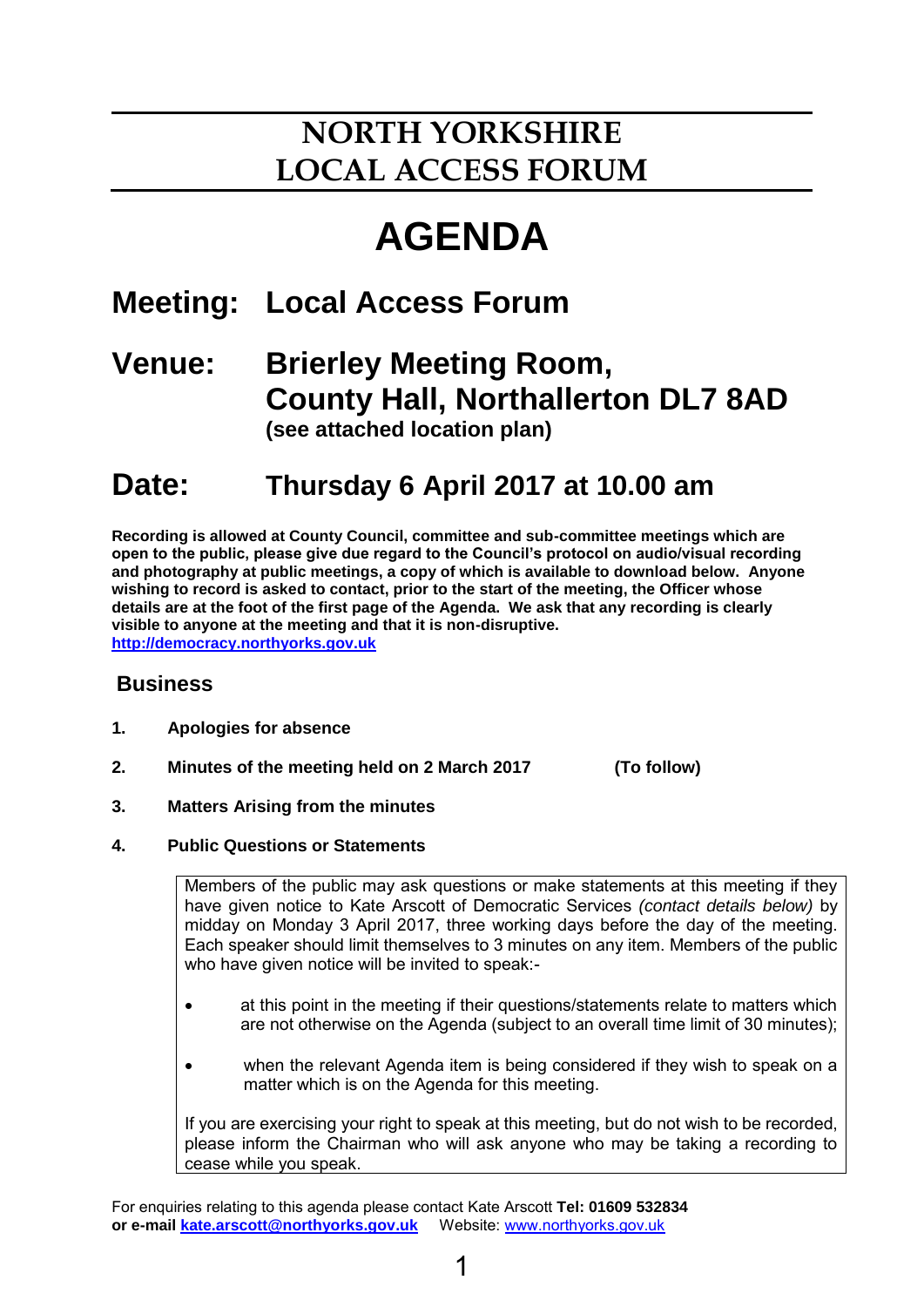#### **5. Start Time and Location of Future Meetings**

Purpose: to decide the start time and location of future meetings

**6. A59 Kex Gill Realignment – Development Update –** Report of the Corporate Director Business & Environmental Services

**(Pages 6 to 8)** 

Purpose: To receive a briefing on the development of proposals for the realignment of the A59

Attending: James Gilroy, Transport Planning Officer, North Yorkshire County Council

**7. Update on Working with Third Party Volunteer Groups to Assist With the Delivery of the Countryside Access Service** - Report of the Assistant Director - Transport, Waste & Countryside Services

 **(Page 9)**

Purpose: To consider an update and discuss the role of volunteers Attending: Ian Kelly, Countryside Access Manager, North Yorkshire County Council

#### **8. Auditing the List of Streets -** Report of the Secretary

#### **(Pages 10 to 14)**

Purpose: To consider the County Council's response to the questions raised in Auditing the list of streets: a role for local access forums (British Horse Society document) Attending: Neil Leighton, Team Leader: Network Management, North Yorkshire County Council

#### **9. 2026**

Purpose: Standing item – no new information to report

#### **10.** District Council Updates – Report of the Secretary

#### **(Pages 15 to 17)**

Purpose: An opportunity for District Council liaison representatives to update the Forum on activity since the last meeting

#### **11. National Conference and Regional Access Forum – Report of the Secretary**

**(Pages 18 to 33)**

**(Pages 34 to 36)**

Purpose: To consider NYLAF attendance at the National Conference on 21 June 2017 and to report back from the Regional access Forum meeting on 8 March 2017

#### **12.** Secretary's Update Report – Report of the Secretary

Purpose: To receive an update on developments since the last meeting

**13. Forward Plan –** Report of the Secretary

**(Pages 37 to 39)** 

Purpose: To consider and prioritise items of business for future meetings

#### **14. Dates of Next Meetings**

**Wednesday 12 July 2017 Wednesday 17 January 2018 Wednesday 11 October 2017 Wednesday 11 April 2018**

**15. Other business which the Chair agrees should be considered as a matter of special urgency because of special circumstances**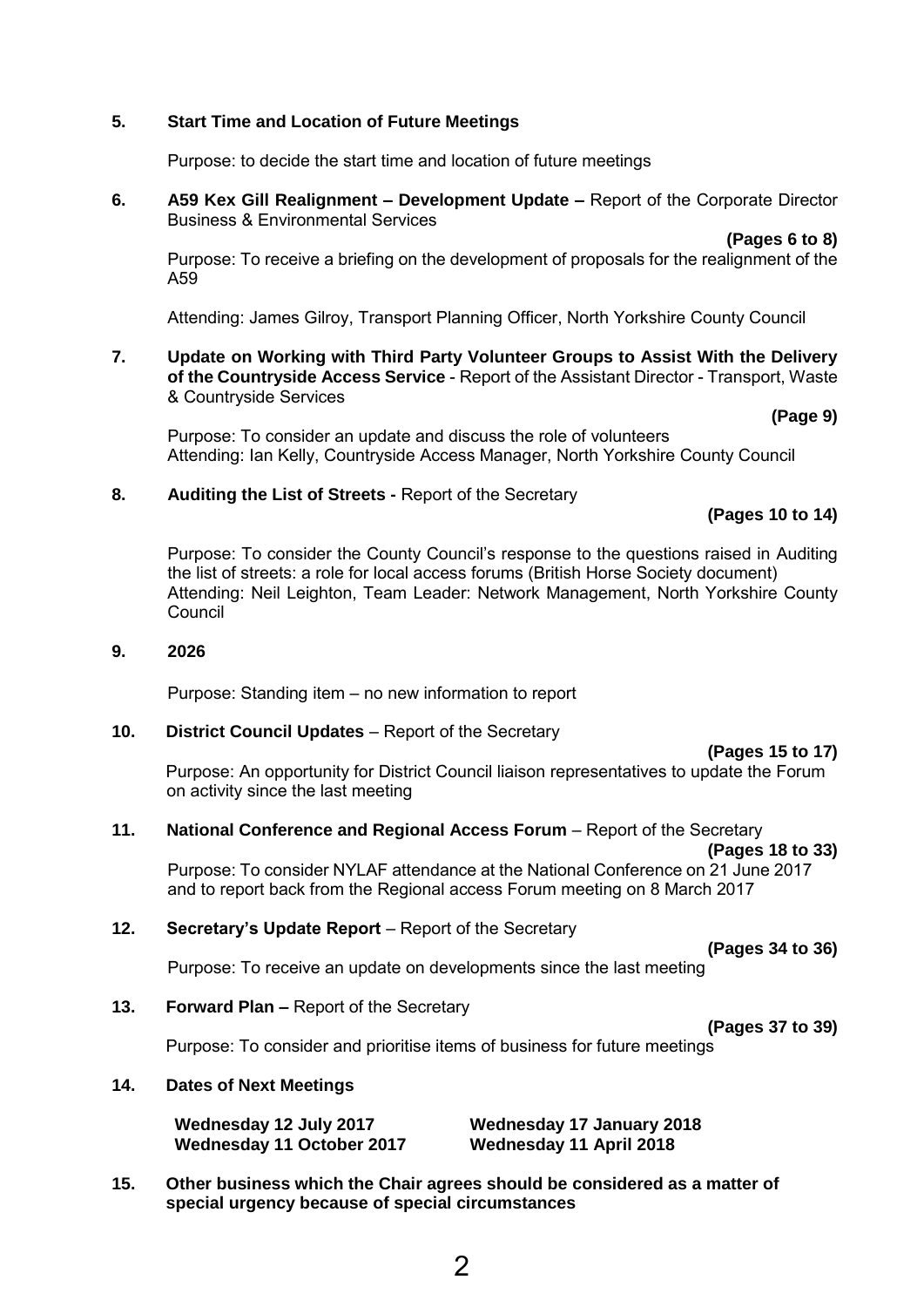Kate Arscott Secretary to North Yorkshire Local Access Forum County Hall **Northallerton** 30 March 2017

#### **NOTES**

#### (a) **Interests**

The Local Access Forums (England) Regulations 2007 state:-

(7) "A member of a Local Access Forum who is directly or indirectly interested in any matter brought up for consideration at a meeting of the Forum shall disclose the nature of his interest to the meeting".

Those members of the Local Access Forum who are County Councillors are also bound by the North Yorkshire County Council Members' Code of Conduct, as they serve on the Forum as County Councillors. County Councillors must, therefore, declare any interest they may have in any matter considered at a meeting and, if that interest is financial, must declare it and leave the meeting during consideration of that item.